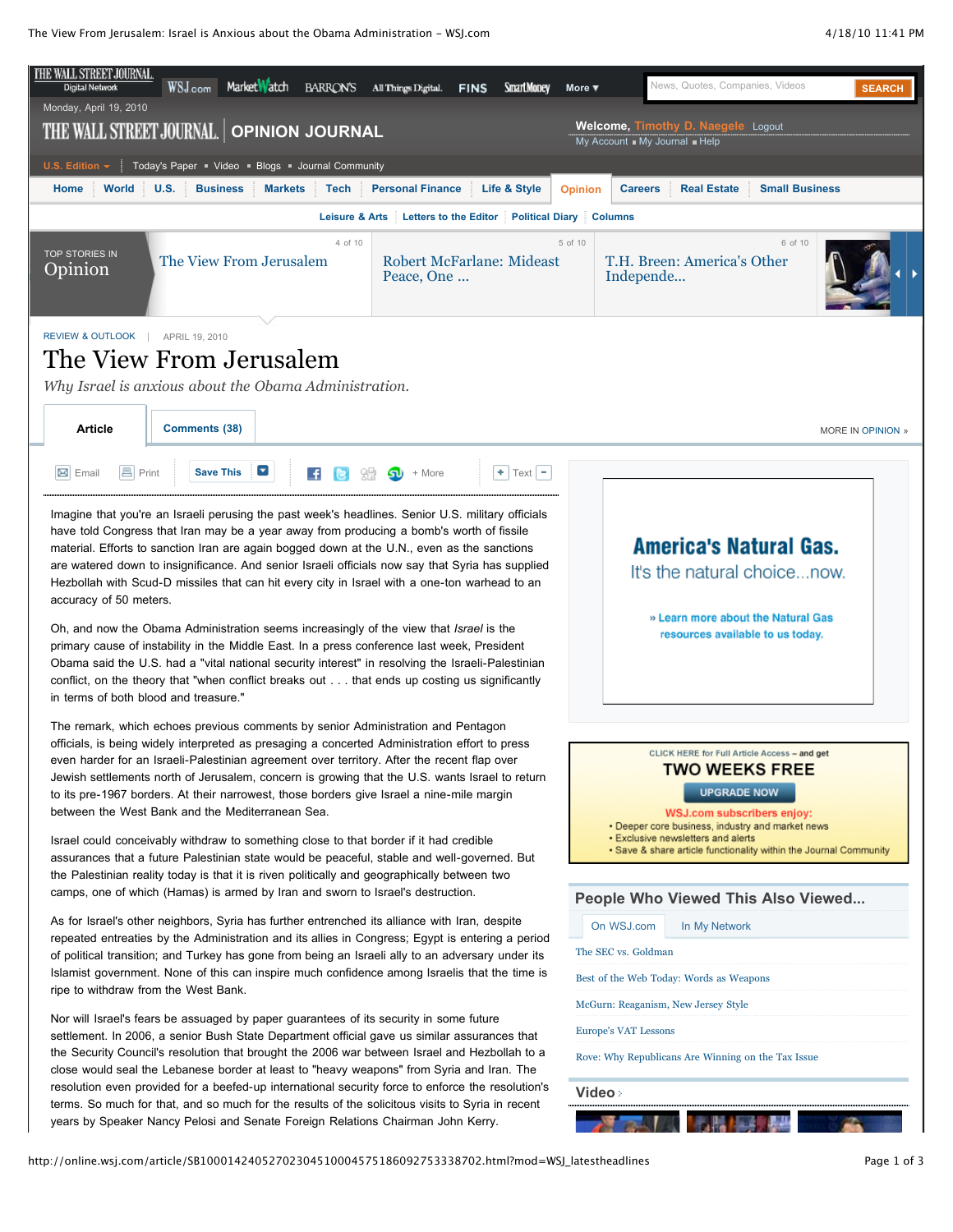As for Iran, yesterday brought reports of a secret memo from Defense Secretary Robert Gates to the White House arguing that the Administration lacks a strategy for coping with Iran's drive to gain a nuclear weapon. We're not sure why this memo is secret, since it merely says what has been obvious to the world for months. Everyone in the Middle East has begun to assess how its interests and strategic calculations will change once Iran gets the bomb.

For all the current talk about Israel costing America lives and treasure, the striking fact is that the U.S. has *never* had to go to war to defend the Jewish state. This is more than can be said for Kuwait, Saudi Arabia, Lebanon, Bosnia, Kosovo and the people of Afghanistan and Iraq. That's because for 62 years Israelis have provided for their own defense, in an alliance with the U.S. that has reflected American values and—in both the Cold War and the war on terror —advanced American interests.

The Obama Administration seems not to grasp this point, which is why these are anxious days for Israel and its American friends.

|                                                                  |  |  |  |  |  |  |  |  |  |                                                       |        | MORE IN OPINION » |  |  |
|------------------------------------------------------------------|--|--|--|--|--|--|--|--|--|-------------------------------------------------------|--------|-------------------|--|--|
| <b>M</b> Email <b>A</b> Printer Friendly <b>h</b> Order Reprints |  |  |  |  |  |  |  |  |  | Article Tools<br>Sponsored by <b>Constant Contact</b> |        |                   |  |  |
|                                                                  |  |  |  |  |  |  |  |  |  |                                                       | in a t |                   |  |  |

#### **SPONSORED LINKS**

**[Microsoft Sharepoint®](http://0.r.msn.com/?ld=2vUZJ7oTmedwJeT7ugLZPc+bVVAa+nhITQYC3qJsHpKe+1EGnJhjo71gjHXTOGSN3AJ+E5QLXNJ7WO1ZQJ53dtF7zhlINn6W5aoZpsRq3P+98BnmyoFmyLlPC7HuI745a/CERm4oQH6v2iW52o5UyddoTOoPXVduLC8+lHT5o4/8iwlwqu9Q5snF3ZEl9iEwUf+DYutgvsvHzOehvfU5GvMR/2d02jvXmsXnjmVUYVQqg1unun5/Y6zAJPvTglFm9nb3lLExJUNXPSi01GLP2ENU2E1UBI+3MdgLgNU2F93uA5gT9lycoHGEHSsTIAjZOu0PBIT0e4IHvDcb5SDUbR0As=)** [Test Drive Microsoft SharePoint® 2007. Download a Free Trial Today.](http://0.r.msn.com/?ld=2vUZJ7oTmedwJeT7ugLZPc+bVVAa+nhITQYC3qJsHpKe+1EGnJhjo71gjHXTOGSN3AJ+E5QLXNJ7WO1ZQJ53dtF7zhlINn6W5aoZpsRq3P+98BnmyoFmyLlPC7HuI745a/CERm4oQH6v2iW52o5UyddoTOoPXVduLC8+lHT5o4/8iwlwqu9Q5snF3ZEl9iEwUf+DYutgvsvHzOehvfU5GvMR/2d02jvXmsXnjmVUYVQqg1unun5/Y6zAJPvTglFm9nb3lLExJUNXPSi01GLP2ENU2E1UBI+3MdgLgNU2F93uA5gT9lycoHGEHSsTIAjZOu0PBIT0e4IHvDcb5SDUbR0As=) [Microsoft.com/EverybodysBusiness](http://0.r.msn.com/?ld=2vUZJ7oTmedwJeT7ugLZPc+bVVAa+nhITQYC3qJsHpKe+1EGnJhjo71gjHXTOGSN3AJ+E5QLXNJ7WO1ZQJ53dtF7zhlINn6W5aoZpsRq3P+98BnmyoFmyLlPC7HuI745a/CERm4oQH6v2iW52o5UyddoTOoPXVduLC8+lHT5o4/8iwlwqu9Q5snF3ZEl9iEwUf+DYutgvsvHzOehvfU5GvMR/2d02jvXmsXnjmVUYVQqg1unun5/Y6zAJPvTglFm9nb3lLExJUNXPSi01GLP2ENU2E1UBI+3MdgLgNU2F93uA5gT9lycoHGEHSsTIAjZOu0PBIT0e4IHvDcb5SDUbR0As=)

#### **[2010 New Car Prices](http://0.r.msn.com/?ld=2vq5ssP1vGAcGFpf7Px+kxNWswFfE6U773nJr59NtIKD0cY5lNqItIt/m4lzSO2YtReu/NxjMF+Ovgc+k0mIQ9h/FhGabXtBsacL24zVUNl2JYbeqg3B/U2u+/h6ndTvxHvbvLwBTQpRIclQYWLReSFnI8TP0rLJLHam+MI5otGFfiw8PEvbiVrOTCA5BOc+Q1Svd7nYnILZ62G3Cxm6cl1gYr9C+479Esnf9OaJZHVNOdYbSnVazEmulPcH985D7JkRVL+Ogh3zm93/uWsBathKy1a1taNd6/2pNGfGOz2eNiu5zxhaofN6l4fwvDWBHRm+o3LXO9AuguvUH/bwjT+wR5UBrCS3Hz8EhPRzxGLthbccGc2OZnCw==)**

[Buying a New Car, SUV or Hybrid? Find Discount Pricing in Your Area!](http://0.r.msn.com/?ld=2vq5ssP1vGAcGFpf7Px+kxNWswFfE6U773nJr59NtIKD0cY5lNqItIt/m4lzSO2YtReu/NxjMF+Ovgc+k0mIQ9h/FhGabXtBsacL24zVUNl2JYbeqg3B/U2u+/h6ndTvxHvbvLwBTQpRIclQYWLReSFnI8TP0rLJLHam+MI5otGFfiw8PEvbiVrOTCA5BOc+Q1Svd7nYnILZ62G3Cxm6cl1gYr9C+479Esnf9OaJZHVNOdYbSnVazEmulPcH985D7JkRVL+Ogh3zm93/uWsBathKy1a1taNd6/2pNGfGOz2eNiu5zxhaofN6l4fwvDWBHRm+o3LXO9AuguvUH/bwjT+wR5UBrCS3Hz8EhPRzxGLthbccGc2OZnCw==) [www.WhyPaySticker.com](http://0.r.msn.com/?ld=2vq5ssP1vGAcGFpf7Px+kxNWswFfE6U773nJr59NtIKD0cY5lNqItIt/m4lzSO2YtReu/NxjMF+Ovgc+k0mIQ9h/FhGabXtBsacL24zVUNl2JYbeqg3B/U2u+/h6ndTvxHvbvLwBTQpRIclQYWLReSFnI8TP0rLJLHam+MI5otGFfiw8PEvbiVrOTCA5BOc+Q1Svd7nYnILZ62G3Cxm6cl1gYr9C+479Esnf9OaJZHVNOdYbSnVazEmulPcH985D7JkRVL+Ogh3zm93/uWsBathKy1a1taNd6/2pNGfGOz2eNiu5zxhaofN6l4fwvDWBHRm+o3LXO9AuguvUH/bwjT+wR5UBrCS3Hz8EhPRzxGLthbccGc2OZnCw==)

#### **[Trade Options Like a Pro](http://0.r.msn.com/?ld=2vS0sNnBgpLkj7cyEuhfIL4PyuOAethyBjaZS3yFpzOGxy5YhUUqGfMFLSpYEGFXFGRw9mtfKIWTLPuUVD5d4Lfr/YbDMNs0WXKDd9/KU13R2PGonQqHIO5vJVix9RPvv4m97Tw6bLYne90nJlPDdQDrRY0AMFwo0XofoqvsQvp6q7WxfS31Z6Y35piCX7mCNADWW0PUCU6dY6biusffFpvbY2Jlk05OwKo2iGX7VMwLlJ8ZCJFHEb6TaPW3nCyOpSDTbKm7VFIwcnJCyRIWuYHeWUxfBIT0eemS7zJ5zfsUSK6gs=)**

[Options Trading Demystified by Guru Bernie Schaeffer. 6 months Free.](http://0.r.msn.com/?ld=2vS0sNnBgpLkj7cyEuhfIL4PyuOAethyBjaZS3yFpzOGxy5YhUUqGfMFLSpYEGFXFGRw9mtfKIWTLPuUVD5d4Lfr/YbDMNs0WXKDd9/KU13R2PGonQqHIO5vJVix9RPvv4m97Tw6bLYne90nJlPDdQDrRY0AMFwo0XofoqvsQvp6q7WxfS31Z6Y35piCX7mCNADWW0PUCU6dY6biusffFpvbY2Jlk05OwKo2iGX7VMwLlJ8ZCJFHEb6TaPW3nCyOpSDTbKm7VFIwcnJCyRIWuYHeWUxfBIT0eemS7zJ5zfsUSK6gs=) [www.InvestorResearchCenter.com](http://0.r.msn.com/?ld=2vS0sNnBgpLkj7cyEuhfIL4PyuOAethyBjaZS3yFpzOGxy5YhUUqGfMFLSpYEGFXFGRw9mtfKIWTLPuUVD5d4Lfr/YbDMNs0WXKDd9/KU13R2PGonQqHIO5vJVix9RPvv4m97Tw6bLYne90nJlPDdQDrRY0AMFwo0XofoqvsQvp6q7WxfS31Z6Y35piCX7mCNADWW0PUCU6dY6biusffFpvbY2Jlk05OwKo2iGX7VMwLlJ8ZCJFHEb6TaPW3nCyOpSDTbKm7VFIwcnJCyRIWuYHeWUxfBIT0eemS7zJ5zfsUSK6gs=)

Subscribe Now for Full Access to WSJ.com and Get

## **2 WEEKS FREE**

**SUBSCRIBE NOW** 

#### **WSJ Subscriber's content provides:**

• Personalized tracking of industries

. Heard on the Street: up-to-the-minute news and analysis that affects the markets and industries . Core business news: "What's News" and new "Management" section

## **More in Opinion**

**Security Summit, [Are We Any Safer?](http://online.wsj.com/video/jer-nuclear-security-summit-are-we-any-safer/11E82922-FECD-4F4B-B964-A70EA2E01CDB.html)**

5:25

[Keith Allred: Military Commissions: The Right Venue for](http://online.wsj.com/article/SB10001424052748703444804575071880705027218.html?mod=WSJ_article_MoreIn) KSM

[Andrew Kohut: Americans Are More Skeptical of Washington](http://online.wsj.com/article/SB10001424052702303491304575187941408991442.html?mod=WSJ_article_MoreIn) Than Ever

#### [The SEC vs. Goldman](http://online.wsj.com/article/SB10001424052702303491304575188352960427106.html?mod=WSJ_article_MoreIn)

[The View From Jerusalem](http://online.wsj.com/article/SB10001424052702304510004575186092753338702.html?mod=WSJ_article_MoreIn)

[Robert McFarlane: Mideast Peace, One Brick at a Time](http://online.wsj.com/article/SB10001424052702303491304575187942850578732.html?mod=WSJ_article_MoreIn)

#### **[Most Popular](http://online.wsj.com/public/page/most_popular.html)**

[Read](http://online.wsj.com/article/SB10001424052702304510004575186092753338702.html?mod=WSJ_latestheadlines#mostPopular_mostRead) [Emailed](http://online.wsj.com/article/SB10001424052702304510004575186092753338702.html?mod=WSJ_latestheadlines#mostPopular_mostEmailed) [Video](http://online.wsj.com/article/SB10001424052702304510004575186092753338702.html?mod=WSJ_latestheadlines#mostPopular_mostPopularVideo) [Commented](http://online.wsj.com/article/SB10001424052702304510004575186092753338702.html?mod=WSJ_latestheadlines#mostPopular_mostCommented)

- 1. [IPad Struggles on Campus](http://online.wsj.com/article/SB10001424052748703594404575192330930646778.html?mod=WSJ_hp_mostpop_read)
- 2. [SEC Faces Challenges With Goldman Case](http://online.wsj.com/article/SB10001424052748704508904575191882961621478.html?mod=WSJ_hp_mostpop_read)

3. [Rolls-Royce Builds Real Car: the 2011 Ghost](http://online.wsj.com/article/SB10001424052702303720604575170323695367824.html?mod=WSJ_hp_mostpop_read)

- 4. [An Homage to Hummer](http://online.wsj.com/article/SB10001424052702304510004575186243922694492.html?mod=WSJ_hp_mostpop_read)
- 5. [Opinion: The SEC vs. Goldman](http://online.wsj.com/article/SB10001424052702303491304575188352960427106.html?mod=WSJ_hp_mostpop_read)

[Most Read Articles Feed](http://online.wsj.com/rss?mod=fpp_rss)

#### **Latest Headlines**

- [Colorado Seeks Roads in Wilderness](http://online.wsj.com/article/SB10001424052748704508904575192070587875584.html?mod=WSJ_article_LatestHeadlines)
- [Toyota Agrees to Pay \\$16.4 Million Fine](http://online.wsj.com/article/SB10001424052748704508904575192873543926804.html?mod=WSJ_article_LatestHeadlines)
- [Gun Advocates Open New Front](http://online.wsj.com/article/SB10001424052748704508904575192162324152350.html?mod=WSJ_article_LatestHeadlines)
- [Mortgage Delinquencies Decline Again](http://online.wsj.com/article/SB10001424052748703594404575192390804879672.html?mod=WSJ_article_LatestHeadlines)
- [Obama Jumps in Early on Bank Rules](http://online.wsj.com/article/SB10001424052748703594404575192210859398550.html?mod=WSJ_article_LatestHeadlines)
- [California Race Gets a Wrinkle](http://online.wsj.com/article/SB10001424052748703594404575192450332492746.html?mod=WSJ_article_LatestHeadlines)
- [Countrywide Probe Shows Signs of Life](http://online.wsj.com/article/SB10001424052702304180804575188722277738484.html?mod=WSJ_article_LatestHeadlines)
- [FDA Weighs Halting Avandia Study](http://online.wsj.com/article/SB10001424052748704508904575191944217066832.html?mod=WSJ_article_LatestHeadlines)
- [Hope for Targeted Cancer Treatment](http://online.wsj.com/article/SB10001424052748704508904575192051659802366.html?mod=WSJ_article_LatestHeadlines)
- [FedEx, Teamsters Battle Over Bill](http://online.wsj.com/article/SB10001424052702304180804575188374049969364.html?mod=WSJ_article_LatestHeadlines)

[More Headlines](http://online.wsj.com/home/us)

#### **Editors' Picks**



**[Sinkholes Plague Florida](http://online.wsj.com/article/SB10001424052702304172404575169014291111050.html?mod=WSJ_hp_editorsPicks) Town**



**in Wilderness**



**[First the NBA Playoffs,](http://online.wsj.com/article/SB10001424052748704508904575192131135239318.html?mod=WSJ_hp_editorsPicks) Then the Big Prize**



**[Colorado Seeks Roads](http://online.wsj.com/article/SB10001424052748704508904575192070587875584.html?mod=WSJ_hp_editorsPicks) [An Homage to Hummer](http://online.wsj.com/article/SB10001424052702304510004575186243922694492.html?mod=WSJ_hp_editorsPicks) [The Minority Court](http://online.wsj.com/article/SB10001424052702303491304575187970162324004.html?mod=WSJ_hp_editorsPicks)**



**He's a Realist** 3:15



**Takes on Teachers'**

**Union** 5:45